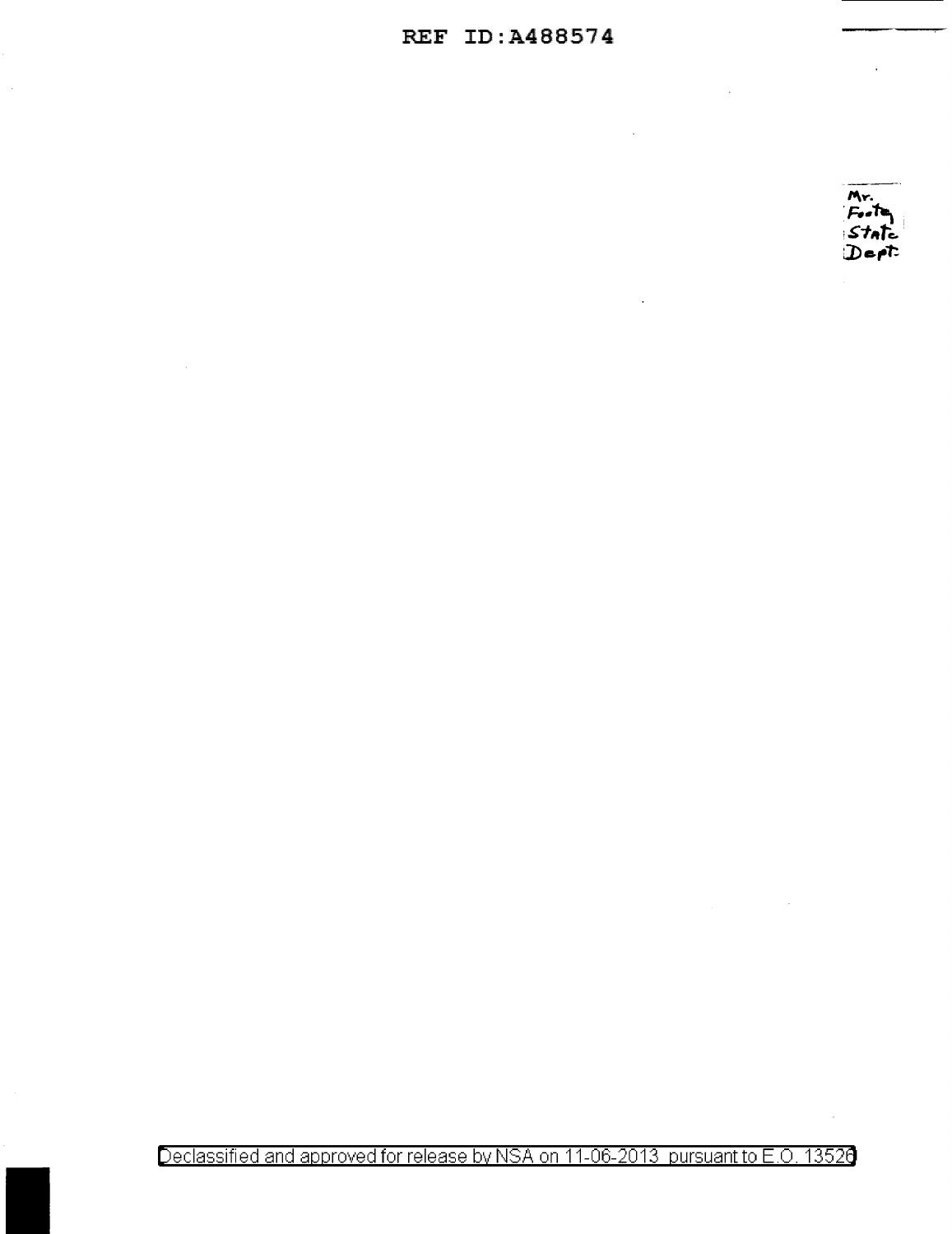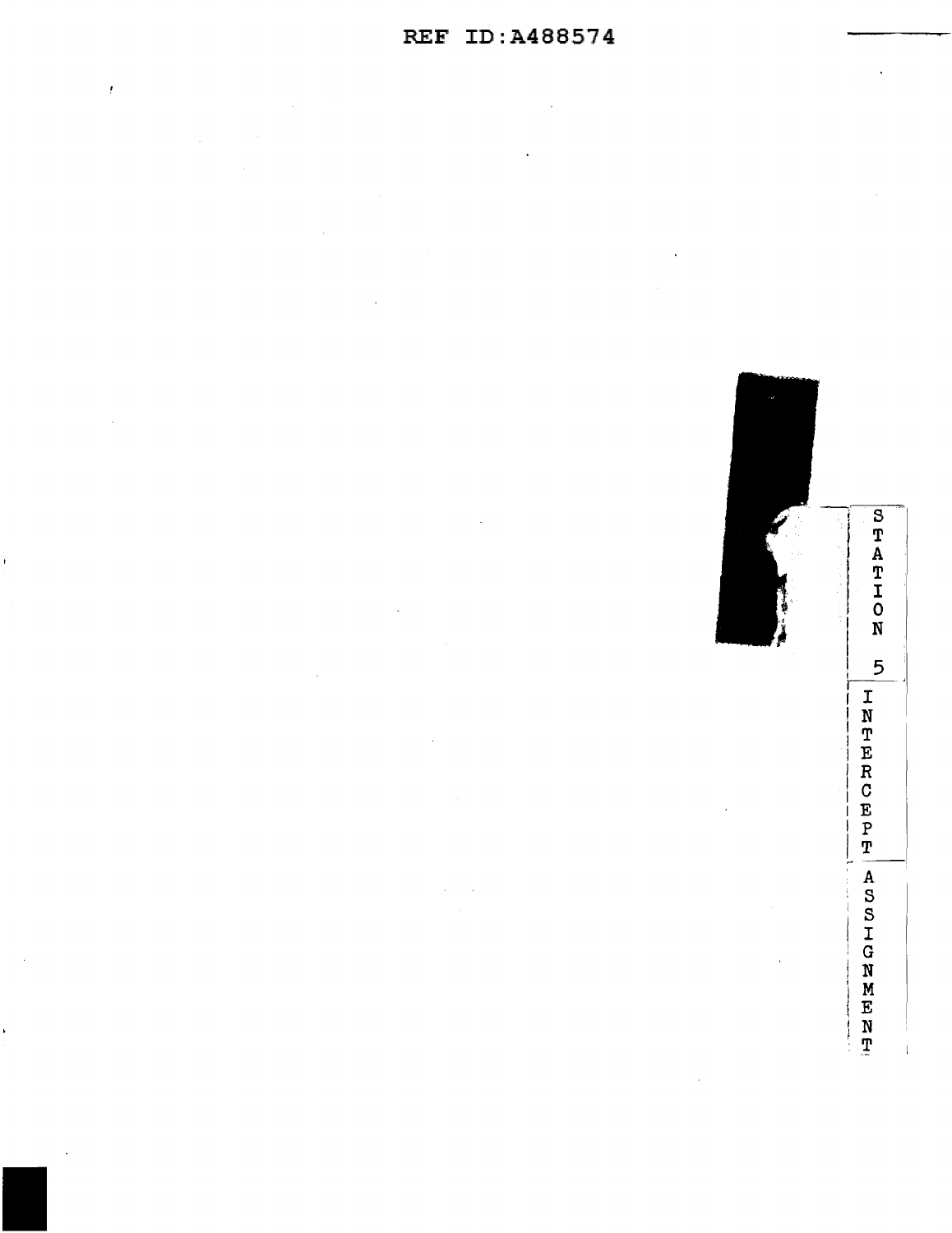| والمعارية                                                           | <del>wan</del>                              |
|---------------------------------------------------------------------|---------------------------------------------|
| $\mathbf{v} = \mathbf{v} \cdot \mathbf{v}$<br><b>REF ID:A488574</b> | By Buthority of the<br>Compact ding Officer |
| CEBVICE EABCER                                                      | $\mathbf{Mod}(\mathcal{U})$<br>S IN INS     |

ARMY SERVICE FORCES \*

SIGNAL SECURITY AGENCY WASHINGTON 28, D. C,

I

 $\bullet$ 

•

 $SPSIB-4$  14 May 1945

SUBJECT: Intercept Assignment at Monitor Station Five THRU: Chief, Intelligence Division, SPSIS-9

 $\overrightarrow{v}$ 

TO: Director of Communications Research, SPSIS-3

1. Attached as Tab "A" is the intercept mission in effect at Monitor Station Five during December 1941.

2. Tab "A" includes an outline of the intercept and traffic forwarding directive in effect at Monitor Station Five on 1 December 1941, together with all changes made during that month. This outline was prepared from a basic assignment dated 7 October 1940 which superseded all previous assignments to that station, and subsequent changes thereto which were sent by radiogram. Two radiograms, dated 1 April 1941 and 17 June 1941, are missing. Efforts are being made to locate these in the War Department Classified Message Center.

3. A summary of the intercept traffic received from Station Five during December 1941 is available if desired. This summary has been prepared from log sheets furnished by that station which listed each message individually together with the following identifying items:

- a. Address
- b. Sending and receiving call signs
- c. City of origin
- d. First two groups of texts
- e. Signature

4. This information was obtained from material in the Communications Branch central file. These files are being retained temporarily in SPSIB-4 and are available for your inspection.

RÖBERT T. WALKER<br>Major, Signal Corps Chief, Traffic Analysis and Control Branch

1 Incl Tab "A"

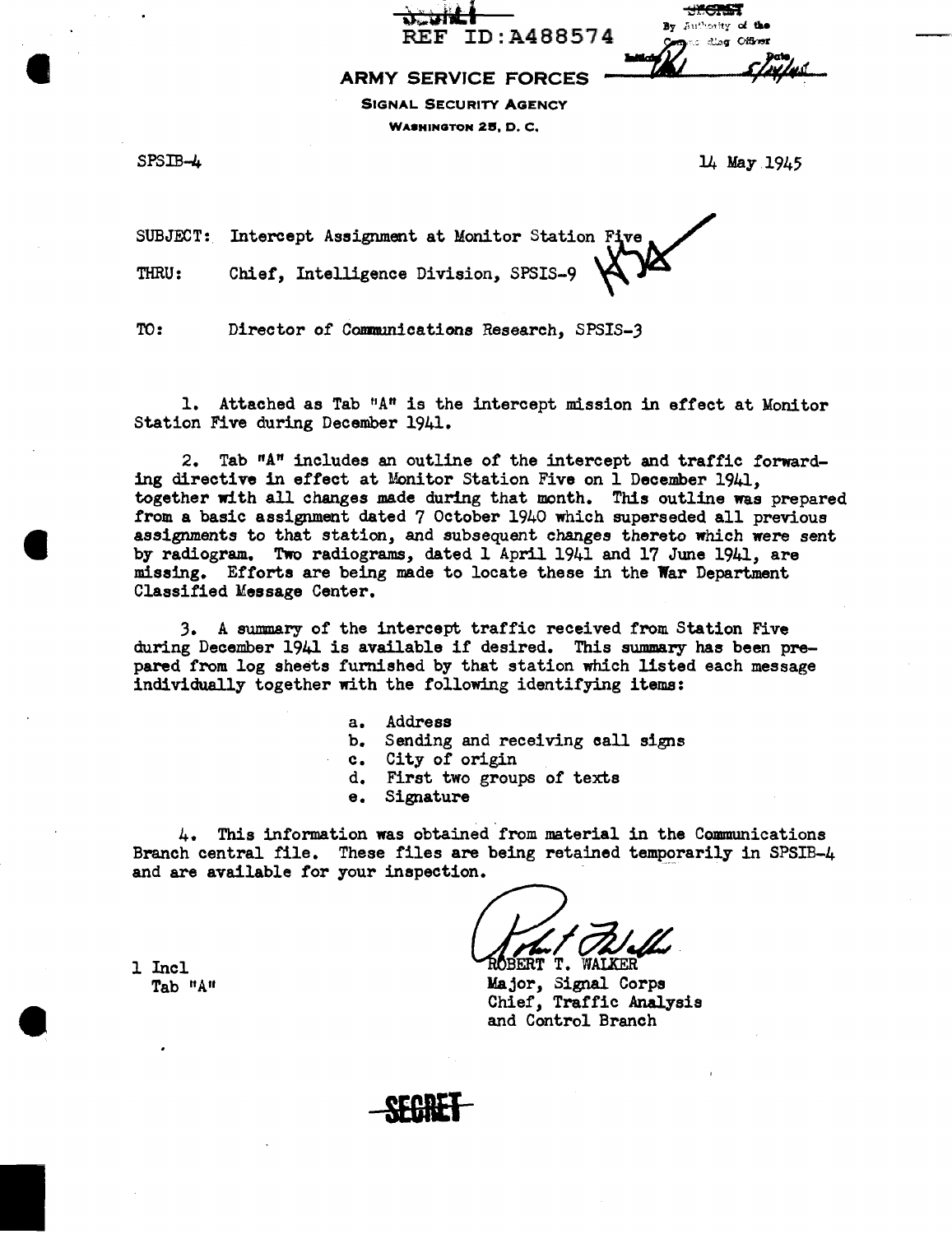$18 - 43777$ 

# $\overline{\text{EB}}$  ID:A488574

### TAB "A"

- 1. Intercept Assignment of Monitor Station 5 as of 1 December 1941:
	- a. Coverage

•

## First Priority

- 1. Berlin to Tokyo<br>2. Rome to Tokyo
- 
- 3. Far Eastern Diplomatic Net, including: Tokyo to Shanghai Shanghai to Tokyo Tokyo to Tientsin Tientsin to Tokyo Tokyo to Peking Peking to Tokyo Tokyo to Hsinking Hsinking to Tokyo<br>4. Batavia to Tokyo<br>5. Tokyo to Batavia<br>6. Bangkok to Tokyo
- 
- 
- 6. Bangkok to Tokyo 7. Tokyo to Bangkok

## Second Priority

- 1. Tokyo to London
- 2. Tokyo to Hanoi
- 3. Tokyo to Rome<br>4. Tokyo to Gene
- Tokyo to Geneva

#### **Search**

1. Japanese Broadcast of Government Code

#### Long Wave

- 1. DFY (Berlin) first priority
- JND (Osaka) first priority
- 2. Others, as heard second priority

It copying an assigned circuit, and covered end works into a different circuit, copy the new circuit.

## Methods of Forwarding to SIS

## Radio

## Clipper Mail

- 1. Japanese dip code with single 5 digit indicator, except RIKUGUN.\*
- 1. German dip letter traffic having no  $Q$  or  $H$ .
- Registered (Boat) Mail
- 1. Japanese "LA" traffic.
- 2. Japanese Military Attache HEIWA traffic.